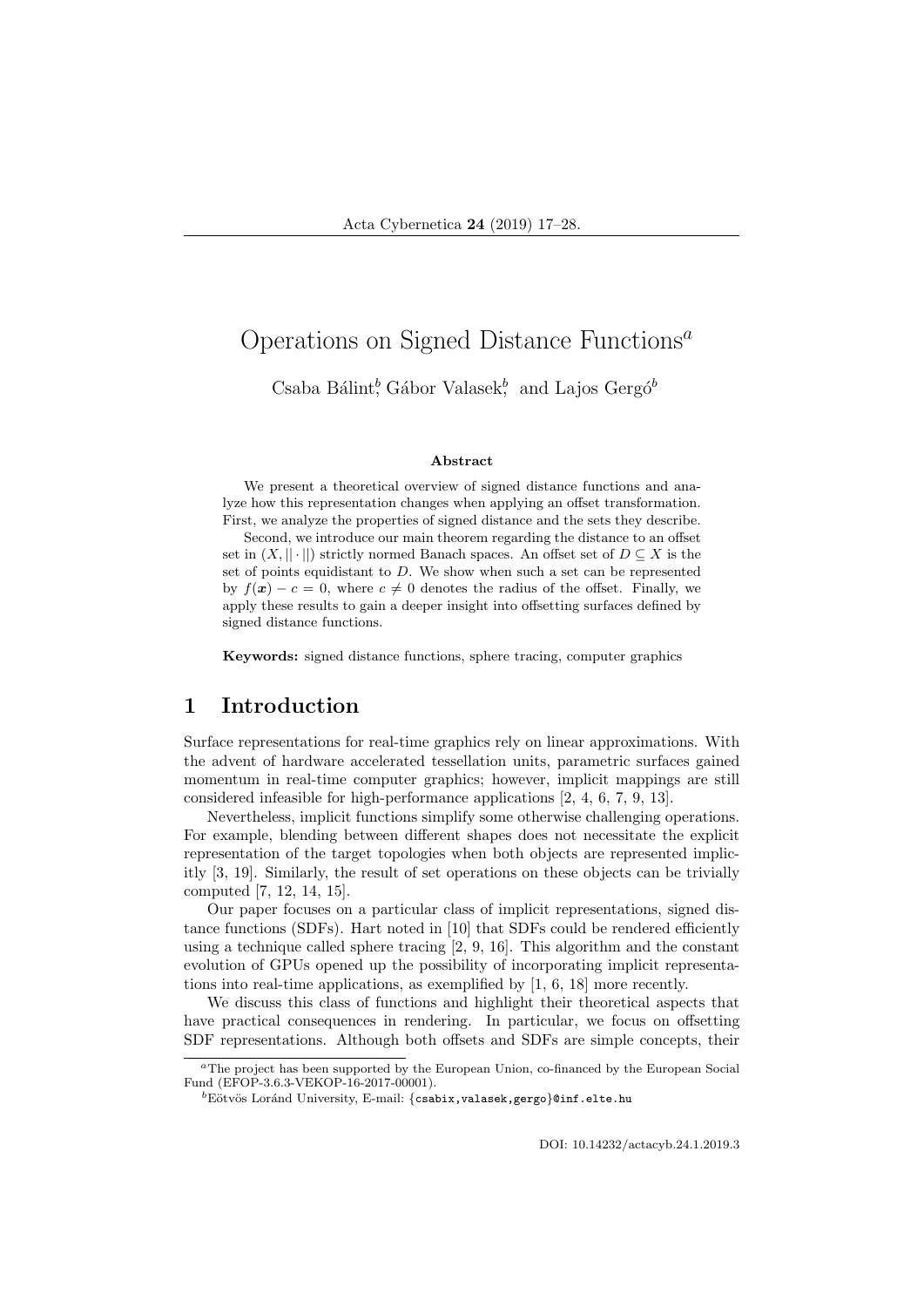

Figure 1: A scene modeled with and rendered using signed distance functions.

combination does not always yield the expected simplicity when one tries to find a representation for the result, as highlighted in Section 6. Our paper begins with a set-theoretic overview in Section 2. We base our theorems upon these results.

Section 3 present a general algorithm for displaying surfaces defined by implicit functions, whereas Section 4 demonstrates the power SDFs provide in speeding up such tasks and their practical importance.

In Section 5, we propose a slightly different definition for signed distance function than seen in [10]. We show that the two definitions are equivalent.

We present our main result in Section 6. We show that it is possible to represent the radius  $c \neq 0$  offset of  $f(x) = 0$  by  $f(x) - c = 0$ ; however,  $f - c$  only produces a signed distance function on the subset of  $\mathbb{R}^3$  for which  $\frac{f(x)}{c} \geq 1$ .

It has been observed that adding a constant value to a signed distance function produces a function that defines the offset set of the original surface [8, 10, 17]. In this paper, we analyze this operation mathematically and explain the reasons behind the effectiveness and limitations of the practical solutions.

# 2 Set-theoretic basics

This section reviews the definitions and results from the literature our paper relies on. Dyer et al. explain the topic in more detail in [5]. Let  $(X, d)$  denote a metric space. We also use  $d: X \times X \to [0, +\infty]$  to denote the distance to a set.

**Definition 1** (Distance to set). Let  $A \subseteq X, p \in X$ . Then

$$
d(\boldsymbol{p},A):=\inf_{\boldsymbol{a}\in A}d(\boldsymbol{p},\boldsymbol{a})
$$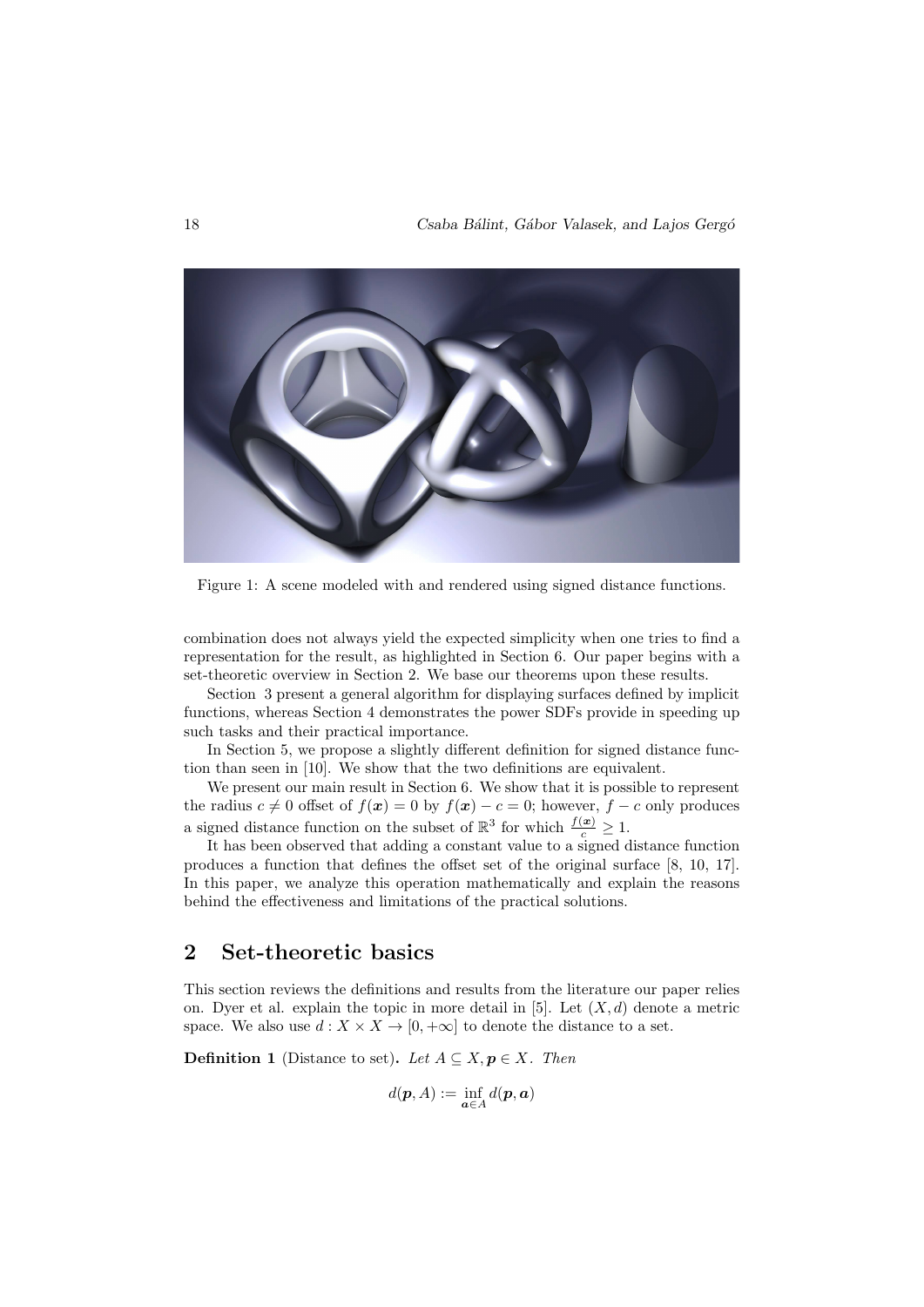Operations on Signed Distance Functions 19

denotes the distance of **p** from the set A. Let inf  $\emptyset := +\infty$ .

**Definition 2** (Neighborhood). Let us denote the  $r > 0$  radius neighborhood of an element  $p \in X$  by

$$
\mathcal{S}_r(\boldsymbol{p}) := \{ \boldsymbol{x} \in X \; : \; d(\boldsymbol{x}, \boldsymbol{p}) < r \} \; .
$$

 $A \subseteq X$  is open if  $\forall a \in A, \exists \epsilon > 0 : S_{\epsilon}(a) \subseteq A$ . The set  $B \subseteq X$  is closed if  $X \setminus B$  is open. Note that  $\emptyset$  and X are both closed and open.

 $C \subseteq X$  is compact if every open covering of it can be reduced to be of finite cardinality. A compact set is closed and bounded, i.e.  $\exists R > 0$  such that  $C \subseteq S_R(0)$ . A bounded and closed set is compact if  $X$  is a finite dimensional metric space, for example  $X = \mathbb{R}^3$ .

**Lemma 1** (Existence of extremal element). Suppose  $A \subseteq X$  is closed and  $x \in X$ where  $(X, d)$  is a complete metric space. Then

$$
\exists \mathbf{a} \in A : d(\mathbf{x}, A) = d(\mathbf{x}, \mathbf{a})
$$

The proof for Lemma 1 can be found in [11] on page 102 for  $\mathbb{R}^n$ , the proof is analogous for this case [11, 5].

Furthermore, we denote the interior of the set  $A \subseteq X$  as

$$
\operatorname{int} A := \{ \boldsymbol{a} \in A \mid \exists \, \epsilon > 0 \; : \; \mathcal{S}_{\epsilon}(\boldsymbol{a}) \subseteq A \; \}
$$

The closure of  $A \subseteq X$  is

$$
\overline{A} := \{ \boldsymbol{a} \in X \mid \forall \, \epsilon > 0 \; : \; \mathcal{S}_{\epsilon}(\boldsymbol{a}) \cap A \neq \emptyset \}
$$

The boundary of A is denoted by  $\partial A := \overline{A} \setminus \text{int } A$ . For any set  $A \subseteq X$  it follows from the definitions that int A is open,  $\overline{A}$  and  $\partial A$  are closed sets.

# 3 Raymarching

From now on, let us consider surfaces defined by an  $f : \mathbb{R}^3 \to \mathbb{R}$  implicit function, such that the surface is the  $\{f \equiv 0\} := \{x \in \mathbb{R}^3 \mid f(x) = 0\}$  level-set. For example, the characteristic function  $1 - \mathcal{X}_D = \mathcal{X}_{\mathbb{R}^3 \setminus D} : \mathbb{R}^3 \to \{0, 1\}$  is an implicit function of any  $D \subseteq \mathbb{R}^3$  set.

A ray is a half line originating from a particular point, for example, the camera. Let us represent rays by their origin  $p \in \mathbb{R}^3$  and unit length direction vector  $v \in \mathbb{R}^3, ||v||_2 = 1$ . Then a ray is written as

$$
\mathbf{s}(t) := \mathbf{s}_{\mathbf{p},\mathbf{v}}(t) := \mathbf{p} + t \cdot \mathbf{v} \in \mathbb{R}^3 \quad (t \ge 0) .
$$

Therefore, the ray-surface intersection problem can be expressed as a root finding problem. We need to find the smallest positive root of the

$$
f \circ s \; : \; [0, +\infty) \to \mathbb{R}
$$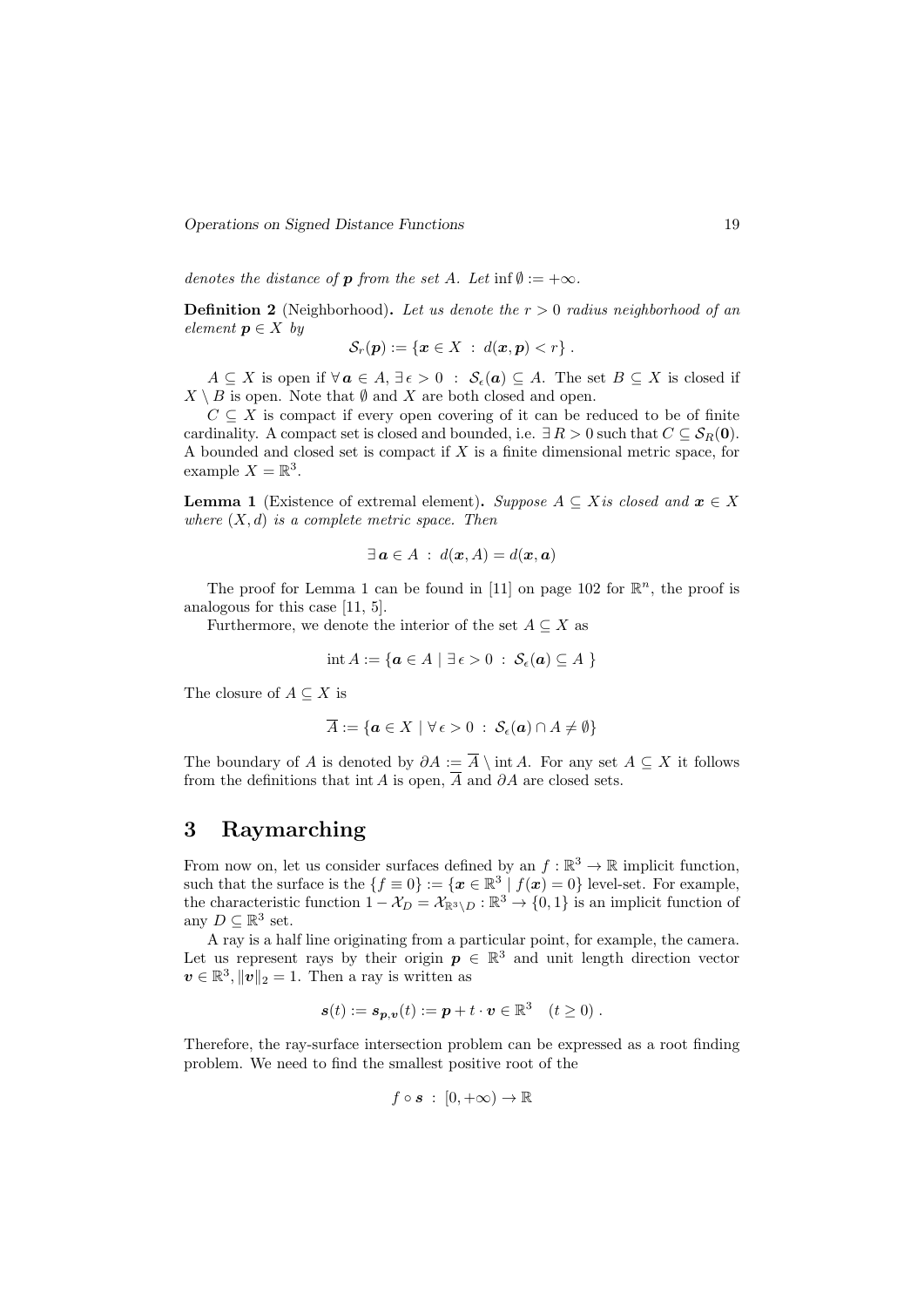Algorithm 1 Raymarching a continuous implicit surface

**Input:** Ray defined by **p** and  $\mathbf{v} \in \mathbb{R}^3$ , where  $\|\mathbf{v}\|_2 = 1$ **Input:** Continuous implicit function  $f : \mathbb{R}^3 \to \mathbb{R}$ **Input:**  $\Delta t > 0$  step size **Output:**  $t \in [0, +\infty)$  distance traveled along the ray 1:  $t := 0;$   $f_0 := f(s(0));$   $f_1 := f(s(\Delta t))$ 2: for  $t < t_{\text{max}}$  and  $f_0 \cdot f_1 > 0$  do 3:  $t := t + \Delta t;$  Raymarch cycle – the bottleneck 4:  $f_0 := f_1;$ 5:  $f_1 := f(\mathbf{s}(t));$ 6: end for 7:  $t := \text{RefineSolution}(f \circ s, [t - \Delta t, t])$ ; For example, using secant method 8: return  $t$ 

composite function. Usually, one can infer that  $f$  is continuous in which case raymarching that is shown in Algorithm 1 can be used to find an approximate solution. The method takes  $\Delta t$  sized steps along the ray looking for two consecutive values of different signs.

Despite being a popular algorithm for implicit surface rendering, raymarching is expensive, and it may even skip over solutions, causing visible artifacts. To provide a better ray tracing algorithm, f needs to be restricted even further which is explained in the next section.

# 4 Sphere Tracing

Throughout this section, we adapt the definitions from Hart [10]. Let us consider the Banach-space  $(\mathbb{R}^3, \|\cdot\|_2)$  where we denote the induced metric as  $d(x, y) :=$  $\|\boldsymbol{y}-\boldsymbol{x}\|_2\ \ (\boldsymbol{x},\boldsymbol{y}\in \mathbb{R}^3).$ 

**Definition 3** (Distance function).  $f : \mathbb{R}^3 \to [0, +\infty)$  is a distance function if

$$
f(\mathbf{p}) = d(\mathbf{p}, \{f \equiv 0\}) \quad (\forall \mathbf{p} \in \mathbb{R}^3).
$$

Example. The distance function of the unit sphere is

$$
f_{\text{sphere}}(\boldsymbol{p}) = d(\boldsymbol{p}, \mathcal{S}_1(\boldsymbol{0})) = \max \left( \|\boldsymbol{p}\|_2 - 1, 0 \right) (\boldsymbol{p} \in \mathbb{R}^3).
$$

Definition 4 (Unbounding sphere). The unbounding sphere for the distance function  $f : \mathbb{R}^3 \to [0, +\infty)$  at  $p \in \mathbb{R}^3$  is the open neighbourhood  $S_{f(p)}(p)$ .

It follows from Definition 3 that there are no surface points closer to  $p$  than  $f(\mathbf{p}),$  i.e.  $\mathcal{S}_{f(\mathbf{p})}(\mathbf{p}) \cap \{f \equiv 0\} = \emptyset$ .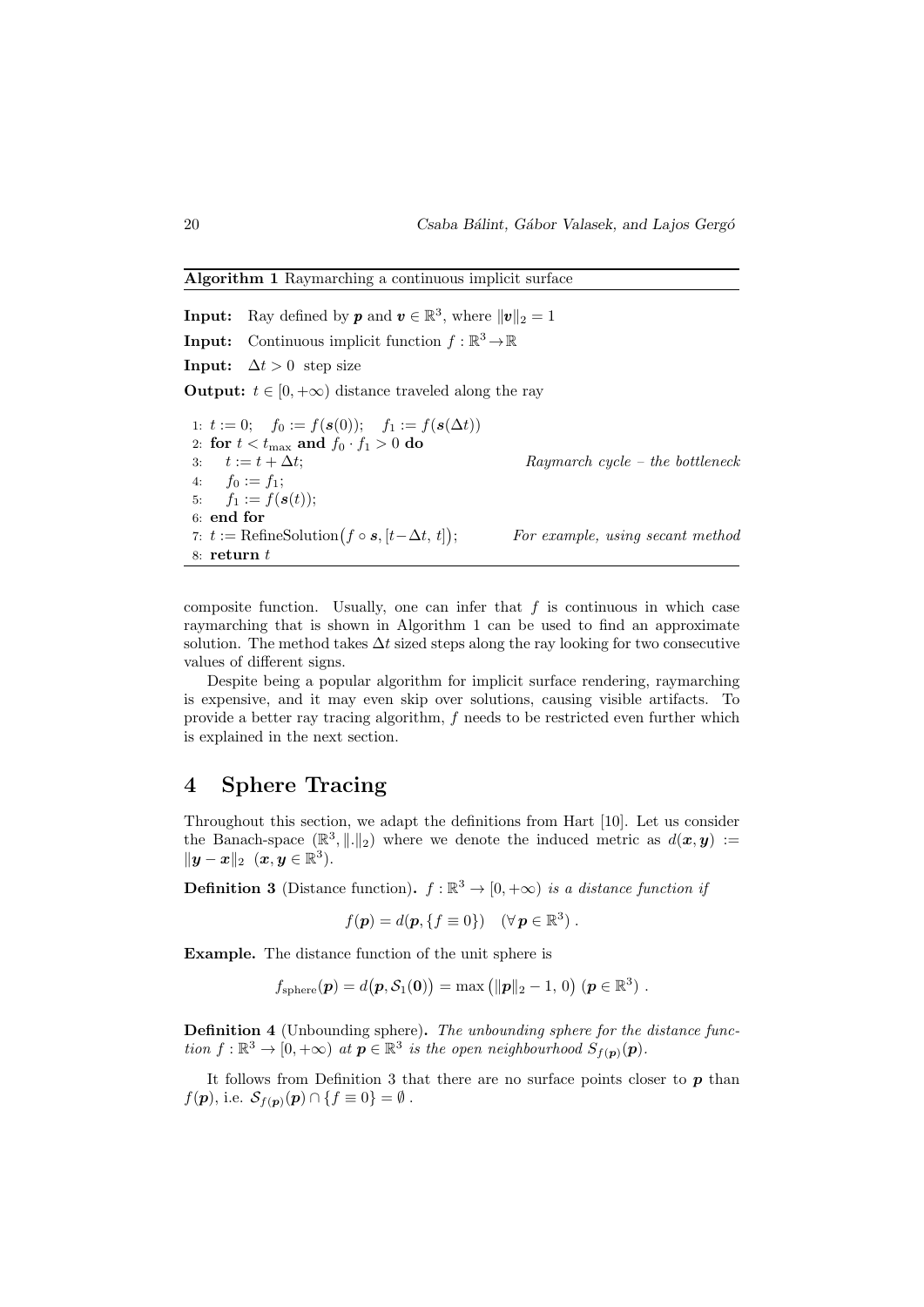

Figure 2: The sphere tracing algorithm takes distance sized steps, thereby it does not overstep a solution, yet it converges quickly. Each step defines an unbounding sphere that is disjoint from the surface.

Algorithm 2 Sphere tracing a surface defined by a distance function

**Input:** Ray defined by **p** and  $\mathbf{v} \in \mathbb{R}^3$ , where  $\|\mathbf{v}\|_2 = 1$ 

**Input:** Distance function  $f : \mathbb{R}^3 \to \mathbb{R}$ 

**Output:**  $t \in [0, +\infty)$  distance traveled along the ray

1:  $t := 0; \quad i := 0;$ 2: for  $i < i_{max}$  and  $f(\boldsymbol{p} + t \cdot \boldsymbol{v}) > \epsilon$  do 3:  $t := t + f(p + t \cdot v);$ 4:  $i := i + 1$ ; 5: end for

This property shows that sphere tracing shown in Algorithm 2 can be used to find the first ray-surface intersection robustly. The algorithm iteratively takes distance-sized steps along the ray; thus no ray-surface intersection is skipped while large empty spaces are traversed quickly.

As a consequence of the above, as we approach the surface along the ray, the distance to the surface cannot change more than what we have travelled. We generalize this using the Lemma 2 and Corollary 1 below.

**Lemma 2.** Let the set  $A \subseteq \mathbb{R}^n$  be a closed set and  $x, y \in \mathbb{R}^n$ . Then

$$
|d(\boldsymbol{x},A)-d(\boldsymbol{y},A)|\leq d(\boldsymbol{x},\boldsymbol{y}).
$$

*Proof.* Since A is a closed set, there exist  $x', y' \in A$  such that  $d(x, x') = d(x, A)$ and  $d(\mathbf{y}, \mathbf{y}') = d(\mathbf{y}, A)$  according to Lemma 1. Using the definition of the distance, we provide a lower bound to  $d(x, y')$  and  $d(y, x')$  respectively. The upper bound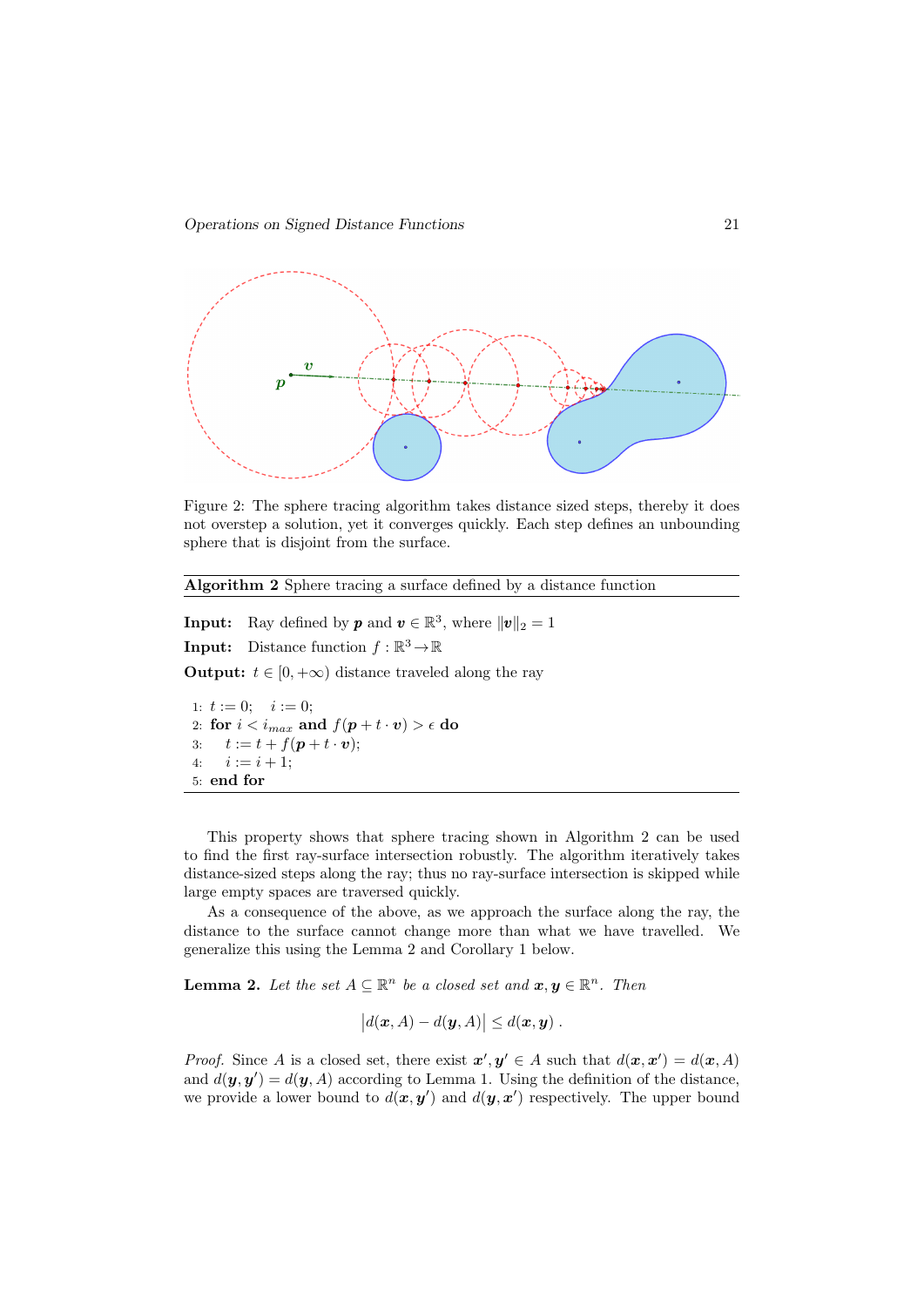$\Box$ 

is given by the triangle inequality in the  $xyy'$  and  $yxx'$  triangles, respectively:

$$
d(\boldsymbol{x}, \boldsymbol{x}') \leq d(\boldsymbol{x}, \boldsymbol{y}') \leq d(\boldsymbol{x}, \boldsymbol{y}) + d(\boldsymbol{y}, \boldsymbol{y}') , \qquad (1)
$$

$$
d(\mathbf{y}, \mathbf{y}') \leq d(\mathbf{y}, \mathbf{x}') \leq d(\mathbf{x}, \mathbf{y}) + d(\mathbf{x}, \mathbf{x}')
$$
 (2)

Using (1) for the upper bound and (2) for the lower bound of  $d(\mathbf{x}, \mathbf{x}')$  we have:

$$
d(\bm{y}, \bm{y}') - d(\bm{x}, \bm{y}) \leq d(\bm{x}, \bm{x}') \leq d(\bm{y}, \bm{y}') + d(\bm{x}, \bm{y}) \ .
$$

This proves Lemma 2.

**Definition 5** (Lipschitz constant). Let the function  $f : \mathbb{R}^3 \to \mathbb{R}$  be arbitrary, we define the set of Lipschitz constants as

$$
\text{Lip } f := \{ L > 0 \; : \; \forall \, x, y \in \mathbb{R}^3 : |f(x) - f(y)| \leq L \cdot d(x, y) \} \; . \tag{3}
$$

The function f is Lipschitz continuous if  $\text{Lip } f \neq \emptyset$ .



Figure 3: A visualization for the proof of Lemma 2 and Proposition 1.

Corollary 1. Every signed distance function is Lipschitz continuous and their smallest Lipschitz constant is 1. Formally:

$$
\forall f : \mathbb{R}^3 \to \mathbb{R} \text{ } SDF \text{ } : \text{ inf } Lip f = \min Lip f = 1 .
$$

*Proof.* First, the Lemma 2 above implies that Lip  $f \ge 1$  element-wise with  $D := A$ . Second  $1 \in \text{Lip } f$ , because if  $y := x'$ , then  $y = x' = y' \in A$  in the proof, then inequalities turn to equities in Equation 1. $\Box$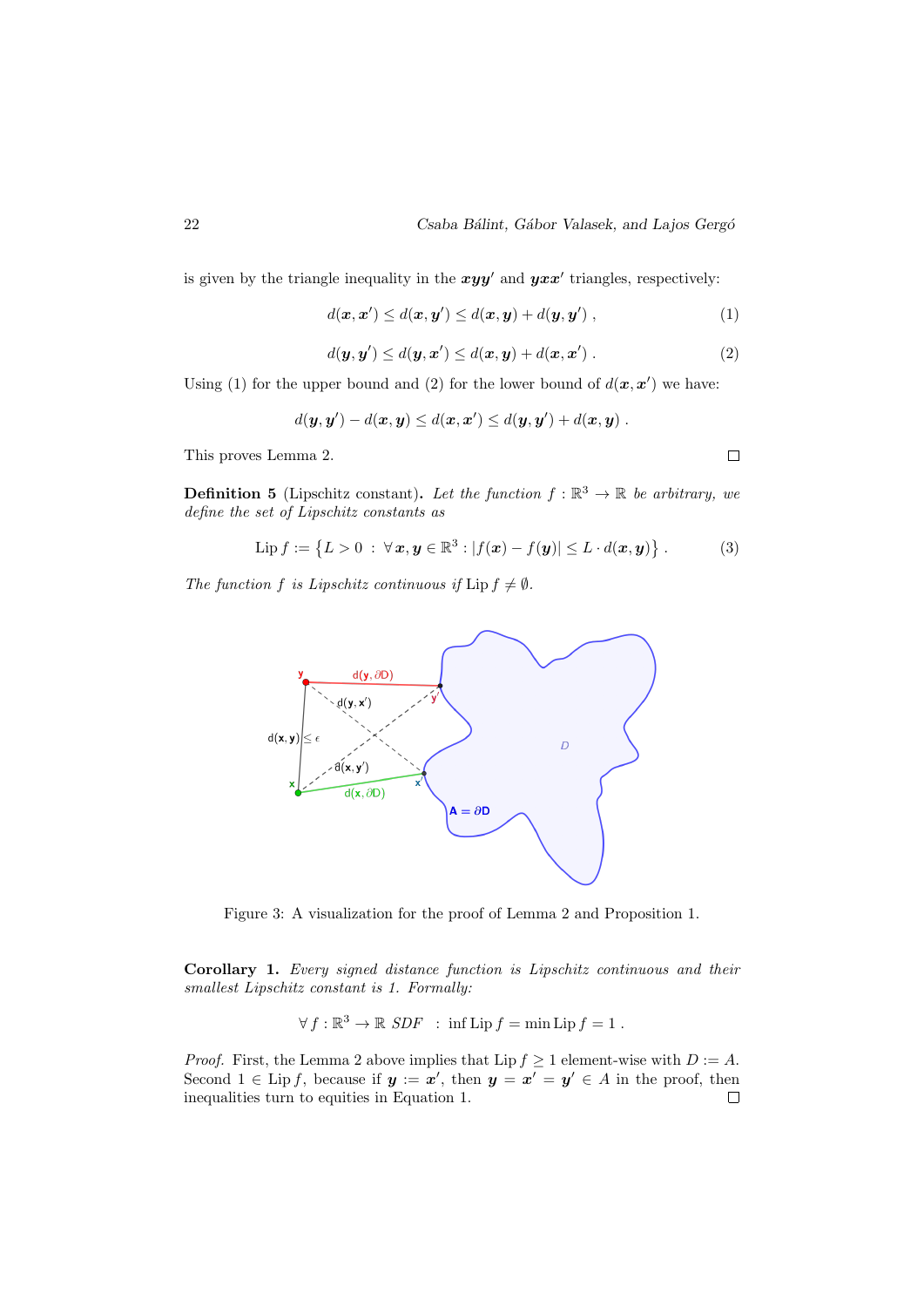# 5 Signed Distance Functions

**Definition 6** (SDF). If  $f : \mathbb{R}^3 \to \mathbb{R}$  is continuous and |f| is a distance function, then f is a signed distance function.

Signed distance functions (SDFs) can represent an entire volume by classifying the points of  $\mathbb{R}^3$  belonging to its 'interior'  $({f < 0})$ , 'exterior'  $({f > 0})$ , or to the surface  $({f \equiv 0})$ . For example,  $\mathbb{R}^3 \ni \mathbf{p} \to ||\mathbf{p}||_2 - 1 \in [-1, +\infty)$  is a signed distance function of the unit sphere.

Note that distance functions are a subset of SDFs, but they cannot differentiate between interior and surface points. For signed distance functions, we give the following equivalent definition:

**Proposition 1** (SDF equivalence). The function  $f : \mathbb{R}^3 \to \mathbb{R}$  is a signed distance function if, and only if there exists a  $\emptyset \neq D \subseteq \mathbb{R}^3$  set for which

$$
f(\mathbf{p}) = \begin{cases} d(\mathbf{p}, \partial D) & \text{if } \mathbf{p} \notin D \\ -d(\mathbf{p}, \partial D) & \text{if } \mathbf{p} \in D \end{cases} . \tag{4}
$$

*Proof.* First, let us assume that f is defined according to equation (4). In this case, it follows that |f| is a distance function of the  $\partial D = \{f \equiv 0\}$  set. Using Lemma 2 with  $A := \partial D$ , with  $\mathbf{x}, \mathbf{y} \in \{f \ge 0\} \subseteq \mathbb{R}^3$  we know that

$$
|f(\boldsymbol{x}) - f(\boldsymbol{y})| = |d(\boldsymbol{x}, \partial D) - d(\boldsymbol{y}, \partial D)| \leq d(\boldsymbol{x}, \boldsymbol{y}),
$$

and therefore, f is uniformly continuous function on the set  $\{f \geq 0\}$ . One can analogously show that f is continuous on the set  $\{f \leq 0\}.$ 

Assuming that |f| is a distance function where  $f : \mathbb{R}^3 \to \mathbb{R}$  is a continuous function, we have to show that the  $D := \{f \leq 0\}$  set satisfy equation (4). It indeed does, because  $\partial D = \{f \equiv 0\}$ , and  $|f(p)| = d(p, \{f \equiv 0\})$ , and if, for example,  $f(\mathbf{p}) > 0$ , then  $f(\mathbf{p}) = d(\mathbf{p}, \partial D)$  and  $\mathbf{p} \notin D$ .  $\Box$ 

Hart [10] defined signed distance functions that are distance functions in absolute value. Definition 1 is similar to that of Hart, but the represented object  $D$  appears in it. Moreover, the sign is not allowed to jump on the same side of the surface, so there is a distinct "inside" and "outside" region associated with the surface. However, this intuitive definition lacks the simplicity of the original, hence the need for Definition 6.

### 6 Offset theorem

Let us investigate the geometric operation of offsetting on SDF representations.

**Definition 7** (Offset surface). The offset surface at signed distance  $c \in \mathbb{R}$  of the surface defined by the SDF  $f : \mathbb{R}^3 \to \mathbb{R}$  is the  $\{f \equiv c\}$  (level-)set.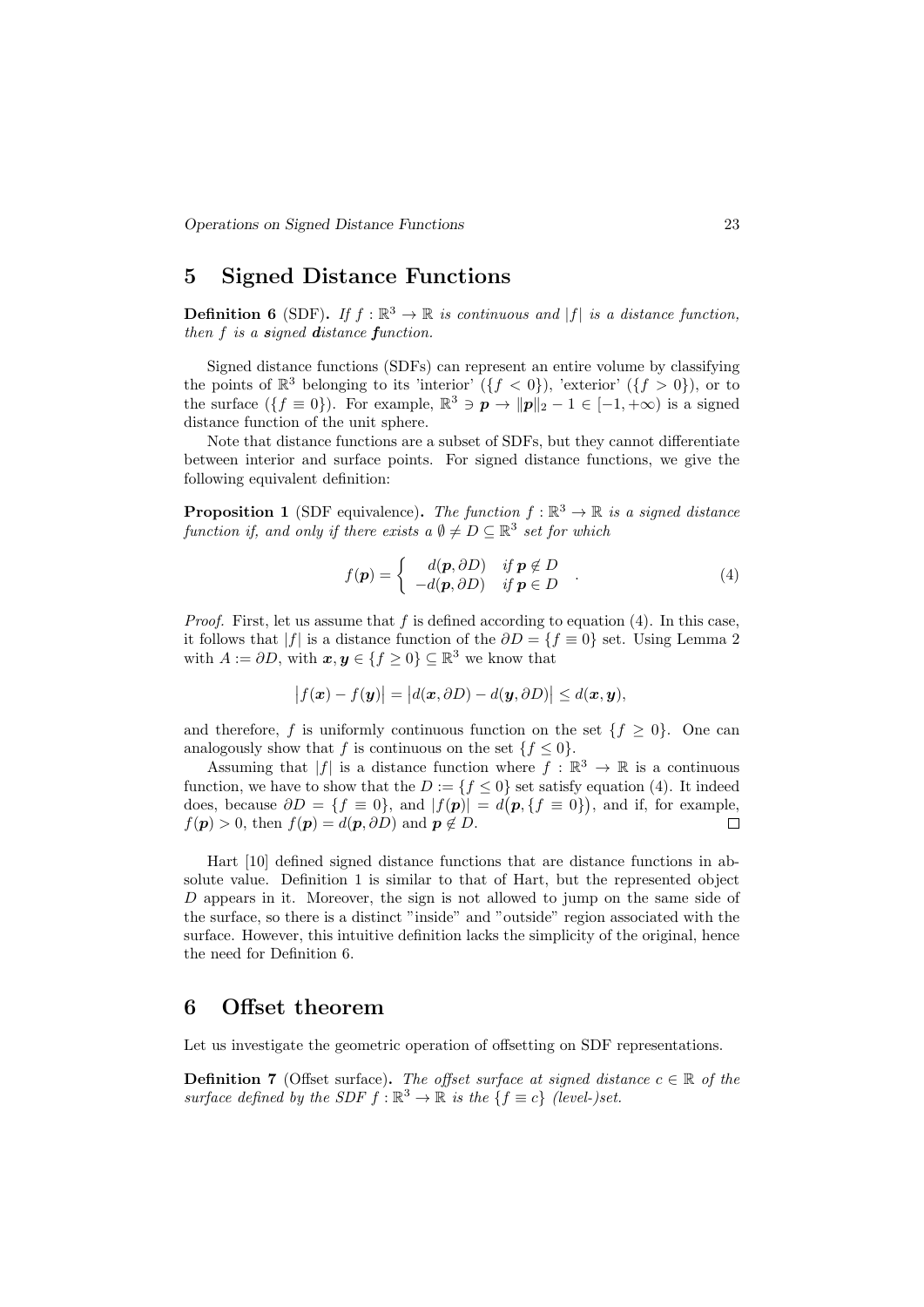Intuitively, offsets are obtained by inflating or deflating an initial volume by some fixed radius  $c \in \mathbb{R}$ . Contrary to the naive assumption, however, offsets cannot be represented by  $f(x) - c = 0$  in general, see the counterexample on Figure 5. Nevertheless, there's a subset of  $\mathbb{R}^3$  where the SDF of the offset can be written this way, as shown in Theorem 1.

First, we define strict convexity. Strictly convex Banach spaces include  $\mathbb{R}^n$ ,  $\mathbb{C}^n$ , and  $L^p$  spaces with *p*-norms, if  $1 < p < +\infty$ .

**Definition 8** (Strictly convex normal space). The  $(X, \|\cdot\|)$  normal space is strictly convex, if for all  $x, y, z \in X$ , the following holds:

$$
d(\boldsymbol{x},\boldsymbol{z})+d(\boldsymbol{z},\boldsymbol{y})=d(\boldsymbol{x},\boldsymbol{y}) \iff \exists \lambda \in [0,1] : \ \boldsymbol{z}=(1-\lambda)\cdot \boldsymbol{x}+\lambda \cdot \boldsymbol{y} \ ,
$$

where  $d(x, y)$  denotes the induced metric, i.e.  $d(x, y) := ||y - x||$   $(x, y \in X)$ .

Second, the definition of the open offset set follows, which is a generalization of neighborhood in Definition 2.

**Definition 9** (Offset set). For any  $D \subseteq X$  in the metric space  $(X, d)$ , one can define an open offset set from D with  $r \geq 0$  range, as

$$
\mathcal{S}_r(D) := \{ \boldsymbol{x} \in X \; : \; d(\boldsymbol{x}, D) < r \} \; .
$$

Finally, we present the main contribution of this paper in the following

**Theorem 1** (Offset theorem). Let  $(X, \|\cdot\|)$  be a strictly convex Banach space and  $D \subseteq X$  closed. Then for any  $c \geq 0$ ,

$$
\forall \mathbf{p} \in X \backslash \mathcal{S}_c(D) : d(\mathbf{p}, D) - c = d(\mathbf{p}, \mathcal{S}_c(D)). \tag{5}
$$



Figure 4: A visualization of the proof for the offset theorem.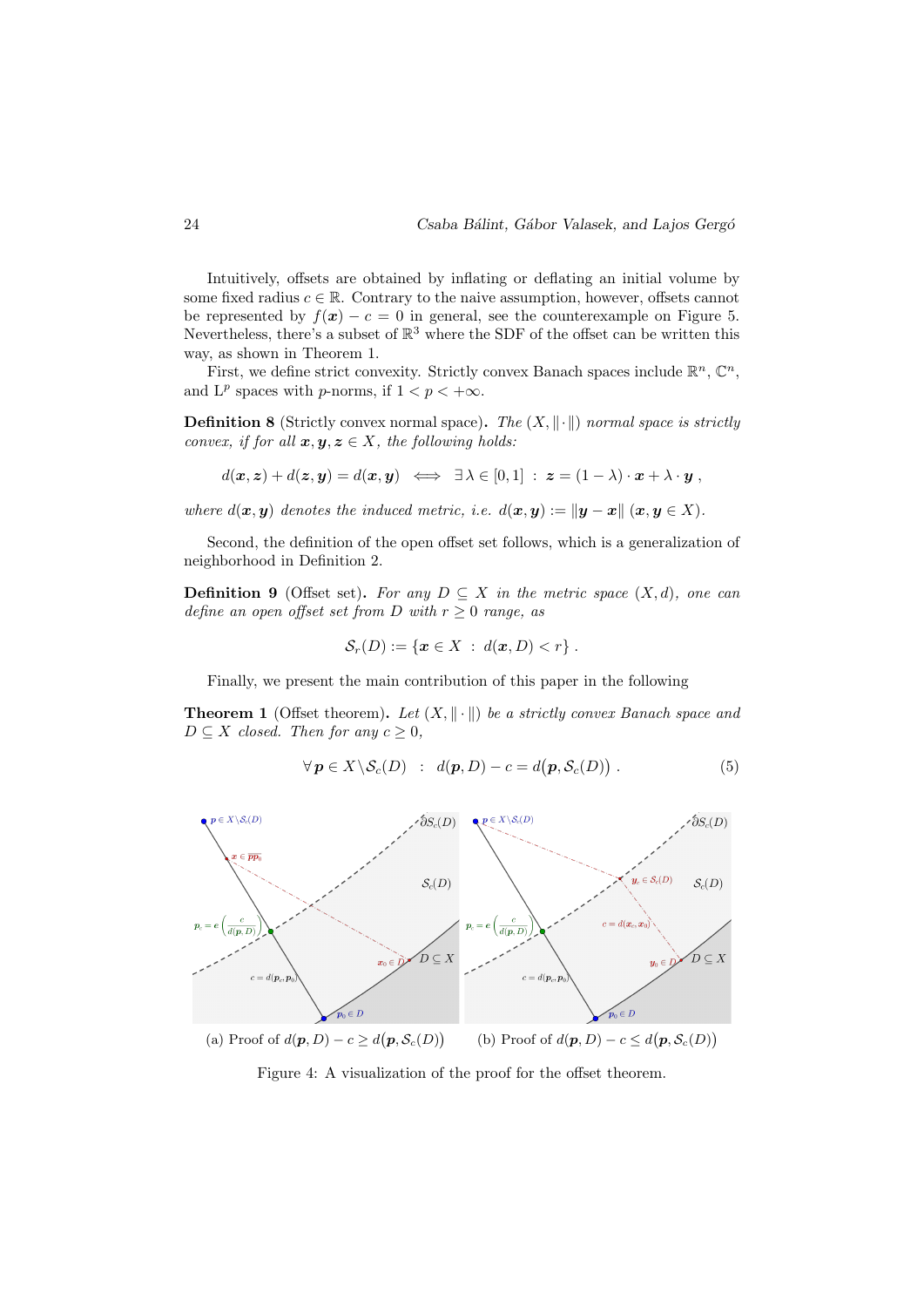*Proof.* Since the set containing the single element  $\{p\} \subset \mathbb{R}^3$  is compact and D is closed, the extremal points exist between the two sets according to Lemma 1:

$$
\exists \mathbf{p}_0 \in D \; : \; d(\mathbf{p}, D) = d(\mathbf{p}, \mathbf{p}_0) \; .
$$

The  $e(t) := (1-t) \cdot p_0 + t \cdot p \in X$ ,  $(t \in [0,1])$  is the parametric form of the  $\overline{p_0p}$ line segment. First we show that

$$
\forall \mathbf{x} \in \overline{\mathbf{p}_0 \mathbf{p}} : d(\mathbf{x}, \mathbf{p}_0) = d(\mathbf{x}, D) .
$$

Let us prove this by contradiction: let  $x_0 \in D$  such that  $d(x, x_0) < d(x, p_0)$ . Using the definition of distance to the set, the triangle inequality in  $xx_0p_0$ , the indirect assumption, and the strict concavity, in order, we have the following:

$$
d(\mathbf{p}, D) \leq d(\mathbf{p}, \mathbf{x}_0) \leq d(\mathbf{p}, \mathbf{x}) + d(\mathbf{x}, \mathbf{x}_0)
$$
  
< 
$$
< d(\mathbf{p}, \mathbf{x}) + d(\mathbf{x}, \mathbf{p}_0) = d(\mathbf{p}, \mathbf{p}_0) = d(\mathbf{p}, D)
$$

Which is a contradiction, so all  $x \in \overline{p_0p}$ , the  $p_0$  is a closest point in D. When  $x = e(t)$ , one can deduce that the distance from D along e is linear:

$$
d(e(t), D) = d(e(t), p_0) = t \cdot d(p, p_0) \qquad (t \in [0, 1]) . \tag{6}
$$

Because  $0 \leq c \leq d(p, D), p_c := e \left( \frac{c}{d(p, D)} \right)$  $d(\bm{p},\bm{p}_0)$  $\Big) \in \overline{p_0p}$ . Then

 ${p_c} = \partial \mathcal{S}_c(D) \cap \overline{p_0p}$ 

because the offset surface  $\partial \mathcal{S}_c(D) = \{x \in X : d(x,D) = c\}$  contains  $p_c$  since  $d(\mathbf{p}_c, D) = c$ ; moreover,  $[0, 1] \ni t \to d(\mathbf{e}(t), D)$  function is strictly increasing, so the intersection is unique. This implies half of the proposed equality (5), because

$$
d(\boldsymbol{p}, \mathcal{S}_c(D)) = d(\boldsymbol{p}, \partial \mathcal{S}_c(D)) \leq d(\boldsymbol{p}, \boldsymbol{p}_c) = d(\boldsymbol{p}, \boldsymbol{p}_0) - d(\boldsymbol{p}_0, \boldsymbol{p}_c) = d(\boldsymbol{p}, D) - c.
$$

For the other direction, let us assume indirectly that  $d(\mathbf{p}, \mathcal{S}_c(D)) < d(\mathbf{p}, \mathbf{p}_c)$ , so there exist an  $y_c \in S_c(D)$  such that  $d(p, y_c) < d(p, p_c)$  as it is shown on Figure 4b. Since D is a closed set,  $y_c$  also has a closest point in D that we denote  $y_0 \in D$ . Using the definition for the distance, the triangle inequality in  $y_c y_0 p$ , the indirect assumption, and that

$$
d(\boldsymbol{y}_c,D)=d(\boldsymbol{y}_c,\boldsymbol{y}_0)\leq c\ ,
$$

we arrive at a contradiction:

$$
d(\boldsymbol{p}, D) \leq d(\boldsymbol{p}, \boldsymbol{y}_0) \leq d(\boldsymbol{p}, \boldsymbol{y}_c) + d(\boldsymbol{y}_c, \boldsymbol{y}_0)
$$
  
< 
$$
< d(\boldsymbol{p}, \boldsymbol{p}_c) + c = d(\boldsymbol{p}, \boldsymbol{p}_0) = d(\boldsymbol{p}, D).
$$

 $\Box$ 

**Remark.** i). Because equation (6) is generally false for  $t \notin [0, 1]$ , **p** must not be inside  $\mathcal{S}_c(D)$ .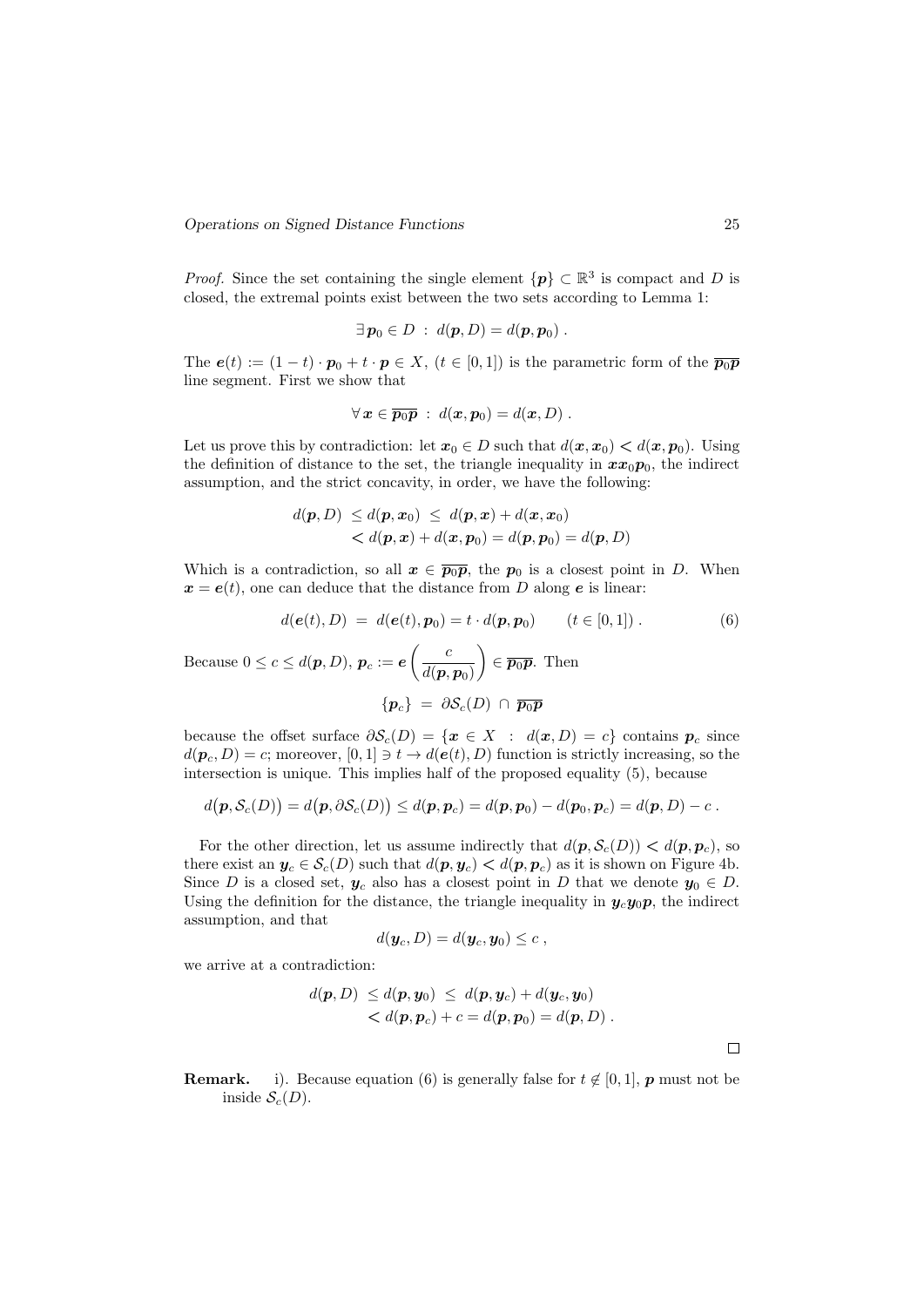- ii). Note that the proof does not require that the closest point  $p_0$  to be unique, any one of them will suffice.
- iii). Consider the signed distance function form of this theorem, Corollary 2. Because of equation (6), if f is differentiable at point  $\mathbf{x} \in \overline{pp_0} \subseteq \mathbb{R}^3$ , then  $\nabla f(\bm{x}) = \frac{\bm{p} - \bm{p}_0}{\|\bm{p} - \bm{p}_0\|_2}.$

We can now state the theorem on offsetting SDFs:

**Corollary 2** (Offset of an SDF). If  $f : \mathbb{R}^3 \to \mathbb{R}$  is an SDF, then for any  $0 \neq c \in \mathbb{R}$ offset, the function  $f - c$  is an SDF on the set  $\{\frac{f}{c} \geq 1\}$ .



Figure 5: A counterexample for Corollary 2, when the condition does not hold.

.

Remark.  $\left\{\frac{f}{c} \geq 1\right\} = \left\{\begin{array}{cc} \{f \leq c\} & \text{if } c < 0 \\ \{f > c\} & \text{if } c > 0 \end{array}\right.$  ${f \geq c}$  if  $c > 0$ 

ii). The theorem is untrue for other points, as a counterexample is demonstrates this on Figure 5. Let  $c < 0$ , and  $p$  be a point on a highly convex point on the surface as seen on the figure, so  $\{f \equiv 0\} \ni p \notin \{\frac{f}{c} \geq 0\}$ . Then, let  $p_0$  be a closest point to p on the original surface  $\{f \equiv 0\}$ , and  $p_c$  be the closest point on offset surface  $\{f \equiv c\}$ . Clearly  $p = p_0$ , but because of the said convexity,  $|c| < d(p_0, p_c) = d(p, \{f \equiv c\})$ ; and therefore,  $d(p, \{f \equiv 0\}) - c = -c \neq$  $d(\boldsymbol{p}, \{f \equiv c\}).$ 

# 7 Conclusion

This paper presented a theoretical overview of surfaces defined by signed distance functions. We formulated equivalent definitions to emphasize the geometric properties of this implicit representation.

We defined an abstract offset set of an arbitrary set in Banach spaces. Our main theoretical contribution is a theorem stating a distance equivalence for points outside of the offset set.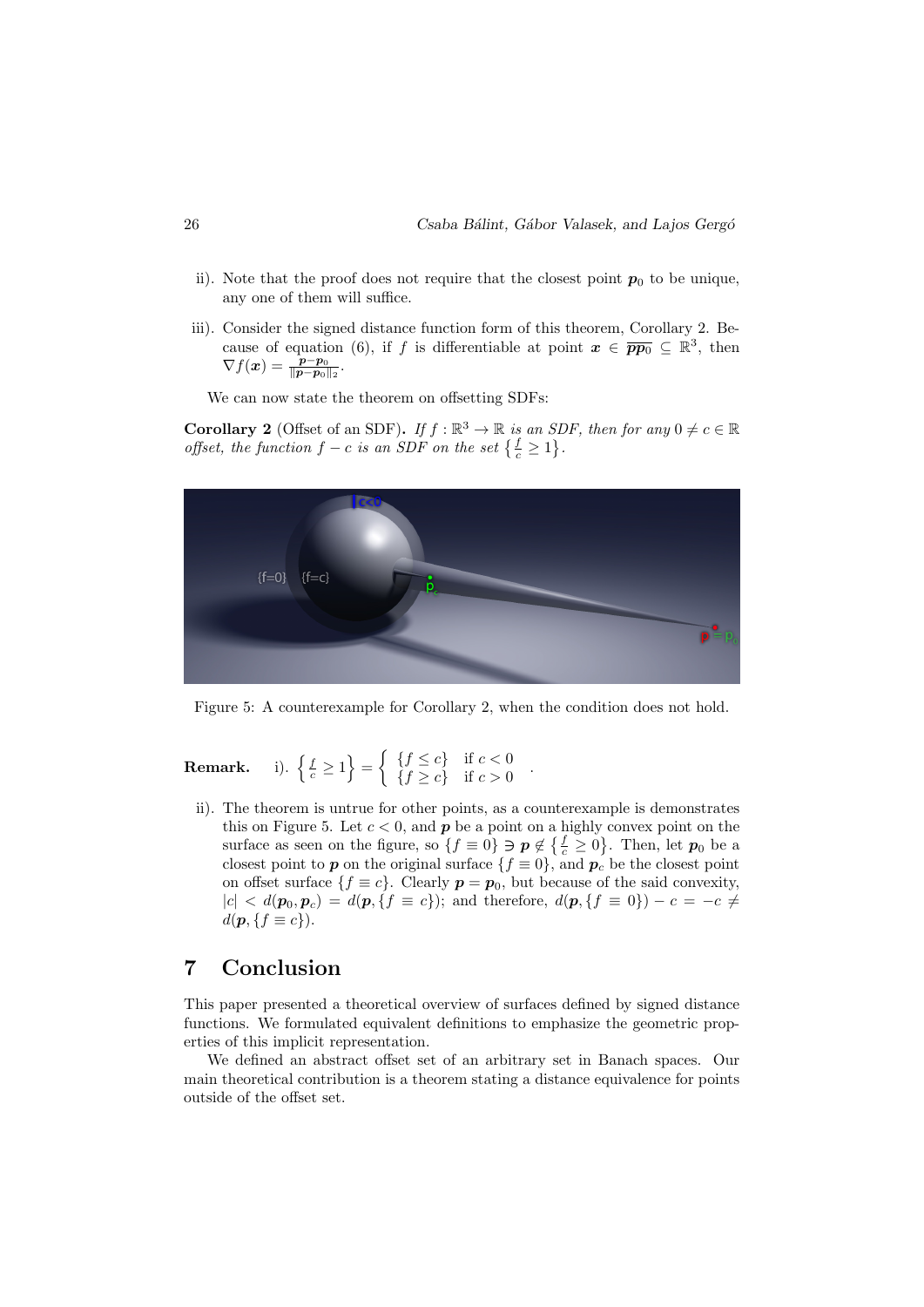Most importantly, Theorem 1 exposes a way to compute a signed distance function of an offset surface defined by an SDF by merely subtracting the offset radius from the function. However, this formulation is limited to the exterior of the offset volume, and the error can be arbitrarily large as we demonstrated on Figure 5.

The simple subtraction formula for offsetting a signed distance function was often used in practice, but it was only validated empirically. Our paper gave this missing guarantee and explained when this formula does not work.

### References

- [1] Aaltonen, Sebastian. GPU-based clay simulation and ray-tracing tech in Claybook. San Francisco, CA, March 2018. Game Developers Conference.
- [2] Angles, Baptiste, Tarini, Marco, Wyvill, Brian, Barthe, Loïc, and Tagliasacchi, Andrea. Sketch-based implicit blending. ACM Trans. Graph., 36(6):181:1– 181:13, November 2017. DOI: 10.1145/3130800.3130825.
- [3] Bernhardt, Adrien, Barthe, Loic, Cani, Marie-Paule, and Wyvill, Brian. Implicit blending revisited. In Computer Graphics Forum, volume 29, pages 367–375. Wiley Online Library, 2010.
- [4] Bloomenthal, Jules and Wyvill, Brian, editors. Introduction to Implicit Surfaces. Morgan Kaufmann Publishers Inc., San Francisco, CA, USA, 1997.
- [5] Dyer, R.H. and Edmunds, D.E. From Real to Complex Analysis. Springer Undergraduate Mathematics Series. Springer International Publishing, 2014.
- [6] Evans, Alex. Learning from failure: a survey of promising, unconventional and mostly abandoned renderers for 'dreams ps4', a geometrically dense, painterly ugc game. In Advances in Real-Time Rendering in Games. MediaMolecule, SIGGRAPH, 2015.
- [7] Gomes, Abel, Voiculescu, Irina, Jorge, Joaquim, Wyvill, Brian, and Galbraith, Callum. Implicit Curves and Surfaces: Mathematics, Data Structures and Algorithms. Springer Publishing Company, Incorporated, 1st edition, 2009.
- [8] Gourmel, Olivier, Pajot, Anthony, Paulin, Mathias, Barthe, Loic, and Poulin, Pierre. Fitted BVH for Fast Raytracing of Metaballs. Computer Graphics Forum, 2010. DOI: 10.1111/j.1467-8659.2009.01597.x.
- [9] Hansen, C., Hijazi, Y., Hagen, H., Knoll, A., and Wald, I. Interactive ray tracing of arbitrary implicits with simd interval arithmetic. In IEEE/ EG Symposium on Interactive Ray Tracing 2007(RT), volume 00, pages 11–18, 09 2007. DOI: 10.1109/RT.2007.4342585.
- [10] Hart, John C. Sphere tracing: A geometric method for the antialiased ray tracing of implicit surfaces. The Visual Computer, 12:527–545, 1994.